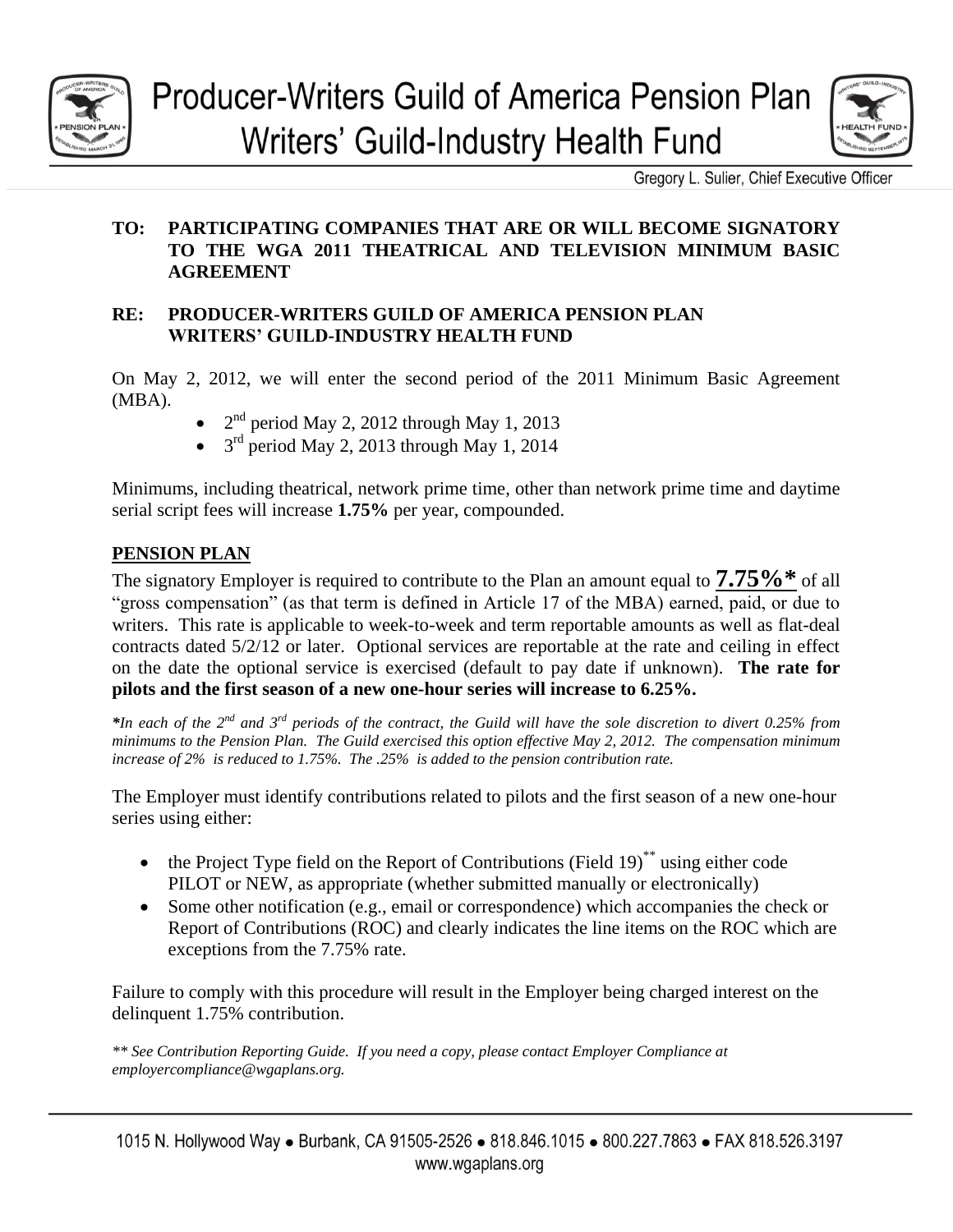For flat-deal contracts dated on or after February 13, 2008, the reportable ceiling for theatrical motion pictures and long-form television motion pictures and multi-part, closed-end series (MOW's, mini-series), which are 120 minutes or more in length, remains at **\$225,000** for a single writer or *bona fide* team of two writers or **\$450,000** for a team of three writers. Theatrical residuals are not reportable.

#### **HEALTH FUND**

The signatory employer is required to contribute to the Health Fund an amount equal to **8.5%\*** of all "gross compensation" (as that term is defined in Article 17 of the MBA) earned, paid, or due to writers for guaranteed flat-deal writing services covered under the terms of a WGA Collective Bargaining Agreement, provided the writer's employment contract is dated on or after November 1, 2004 or is employed on a week-to-week or term deal. Optional services are reportable at the rate and ceiling in effect on the date the optional service is exercised (default to pay date if unknown).

For flat-deal contracts dated on or after February 13, 2008, the reportable ceiling for long form television motion pictures and multi-part, closed-end series (MOW's, mini-series), which are 120 minutes or more in length, remains at **\$250,000** for a single writer or *bona fide* team of two writers or \$500,000 for a team of three (3) writers. The Health Fund reportable ceiling for theatrical motion pictures remains at \$250,000 for contracts dated on or after November 1, 2004. Theatrical residuals are not reportable.

\**In the 2<sup>nd</sup> and/or 3<sup>rd</sup> periods of the contract, the Trustees may agree to increase or reduce the Health Fund contribution rate by up to 0.5%, in increments of not less than one-quarter (0.25%), by reducing or increasing minimums a corresponding percentage if they determine that additional contributions are needed/not needed to maintain the level of benefits in existence on May 1, 2011.* 

#### **TELEVISION REPORTING LIMITS (does not apply to MOW, mini-series as shown above)**

Contributions are due and payable on **the greater of** (i) the aggregate of 2 ½ times the applicable minimum as set forth in the MBA, or (ii) the initial compensation agreed upon in the individual employment contract. The applicable minimum is the "Other than Network Prime Time" rate for the services being rendered. (See Article 13.B.7. of the MBA). Residuals are reportable up to the ceiling per project. Supplemental market residuals are not reportable unless the project was originally made for a Supplemental Market.

## **RATES AND CEILINGS**

**Guaranteed flat-deal employment** (screenplays, episodic scripts, MOW's, etc.) is reportable at the contribution rate and ceiling in effect on the writer's contract date. **Optional services** are reportable at the contribution rate and ceiling in effect on the date the optional service is exercised (default to pay date if actual date is unknown).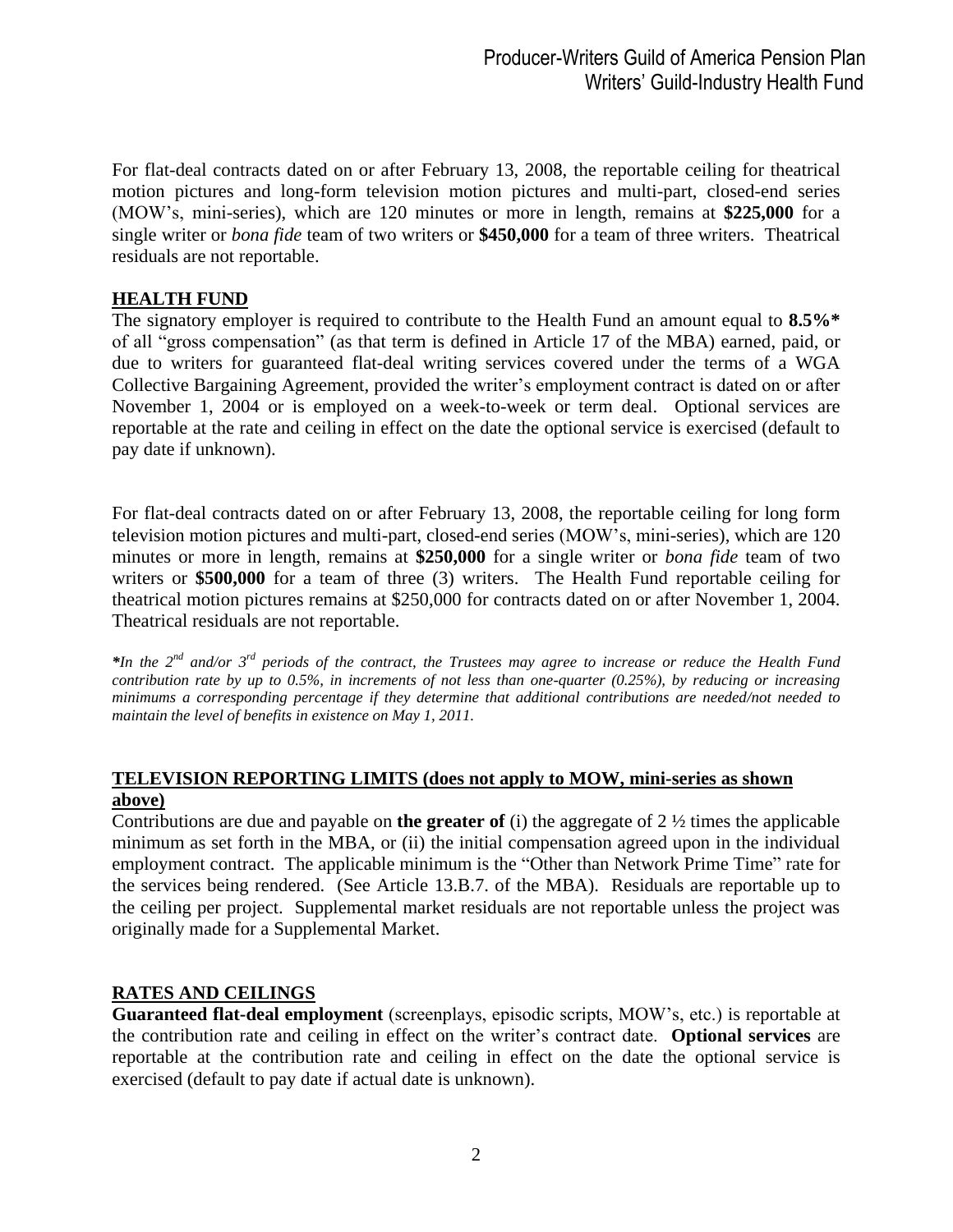# **WEEKLY AND TERM EMPLOYMENT**

The Health Fund contribution rate payable on week-to-week and term employment is the rate in effect during the work week (see charts below for Article **14.K.** "Writers Employed in Additional Capacities" a/k/a Writer-Producers/Showrunners/Hyphenates and Article **14.E.2**. "Additional Capacity Television Development Writers").

| ARTICLE 14.K. $-20$ or more<br>weeks | <b>Weekly Reportable Pension</b><br>and Health Amount | <b>Pension</b><br><b>Plan Rate</b> | <b>Health</b><br><b>Fund Rate</b> |
|--------------------------------------|-------------------------------------------------------|------------------------------------|-----------------------------------|
| May 2, $2011 -$ May 1, $2012$        | \$5,830                                               | 7.5%                               | 8.5%                              |
| May 2, $2012 -$ May 1, $2013$        | \$5,932                                               | $7.75\%$                           | 8.5%                              |
| May 2, 2013 – May 1, 2014            | $$6,051*$                                             | $7.75\%*$                          | $8.5\%*$                          |

\*Subject to change

| <b>ARTICLE 14.E.2. -</b><br><b>Additional Capacity</b><br><b>Television Development</b><br><b>Writers</b> | <b>Weekly Pension</b><br>Reportable<br>$(\$250,000/year)$<br>Effective 5/2/11 | <b>Weekly Health</b><br>Reportable<br>(\$250,000/year) | <b>Pension</b><br><b>Plan Rate</b><br><b>Effective</b><br>5/2/11 | <b>Health</b><br><b>Fund</b><br>Rate |
|-----------------------------------------------------------------------------------------------------------|-------------------------------------------------------------------------------|--------------------------------------------------------|------------------------------------------------------------------|--------------------------------------|
| May 2, $2011 -$ May 1, $2012$                                                                             | \$4,807.69                                                                    | \$4,807.69                                             | 7.5%                                                             | 8.5%                                 |
| May 2, 2012 – May 1, 2013                                                                                 | \$4,807.69                                                                    | \$4,807.69                                             | 7.75%                                                            | 8.5%                                 |
| May 2, 2013 – May 1, 2014                                                                                 | \$4,807.69                                                                    | \$4,807.69                                             | $7.75\%*$                                                        | $8.5\%*$                             |

\*Subject to change

## **SIDELETTER TO ARTICLE 14.E.2.**

When a writer is employed under a development deal as stated in Article 14.E.2. and, under the same contract, is employed to perform Article 14.K. services on a series for which the writer receives additional money which is not creditable, contributions shall be payable as set forth in Article 14.E.2. for the full term of employment and shall be paid on the non-creditable Article 14.K. services, except for those periods of time when the writer is not performing development services and is receiving Article 14.K. compensation on the series outside of the Article 14.E.2. guarantee (a/k/a fresh cash). In that case, contributions shall be payable on the non-creditable Article 14.K. minimum, script fees, program fees and on 50% of the amount otherwise due under Article 14.E.2.

## **WHEN IS COMPENSATION REPORTABLE**

Generally, **the writer's initial compensation is reportable in the month in which it is earned, not the month in which it is paid**. Residuals are reportable in the month in which the program re-airs, default to the month paid if air date unknown or not applicable. **Salary advances are reportable when the writer is paid**. The Trusts will not bill for contributions unless we discover a delinquency. It is the responsibility of the Signatory Employer to make contributions in a timely manner. Please note that under ERISA, the Trusts are required to charge interest on delinquent contributions.